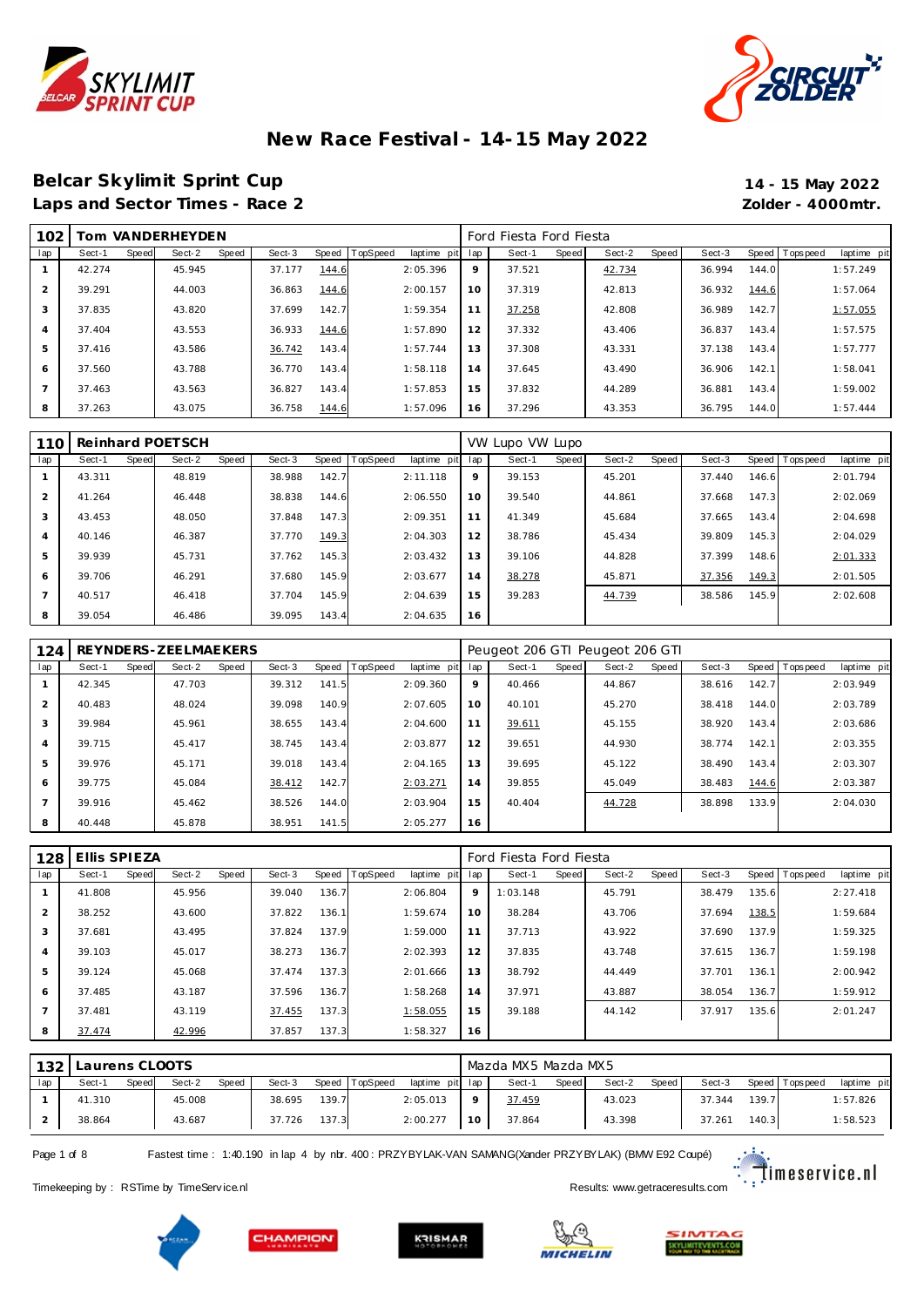



#### **Belcar Skylimit Sprint Cup 14 - 15 May 2022** Laps and Sector Times - Race 2 *Zolder - 4000mtr.*

| 3              | 38.242 | 43.788 | 135.0<br>39.413 | 2:01.443 | 11 | 37.640 | 43.559 | 38.873 | 139.1 | 2:00.072 |
|----------------|--------|--------|-----------------|----------|----|--------|--------|--------|-------|----------|
| $\overline{4}$ | 39.428 | 45.156 | 139.1<br>38.128 | 2:02.712 | 12 | 38.632 | 43.188 | 37.368 | 138.5 | 1:59.188 |
| 5              | 39.050 | 43.745 | 137.9<br>37.797 | 2:00.592 | 13 | 37.851 | 44.318 | 37.343 | 138.5 | 1:59.512 |
| 6              | 37.729 | 43.198 | 139.1<br>37.268 | 1:58.195 | 14 | 37.884 | 43.165 | 37.552 | 139.1 | 1:58.601 |
|                | 37.652 | 43.201 | 140.9<br>37.124 | 1:57.977 | 15 | 37.775 | 43.601 | 38.083 | 138.5 | 1:59.459 |
| 8              | 37.717 | 42.953 | 139.7<br>37.122 | 1:57.792 | 16 | 37.993 | 43.796 | 37.604 | 133.9 | 1:59.393 |

| 148            |        |       | Yannick VAN ESPEN |       |        |       |          |             |     | Honda Civic Honda Civic |       |        |       |        |       |           |             |
|----------------|--------|-------|-------------------|-------|--------|-------|----------|-------------|-----|-------------------------|-------|--------|-------|--------|-------|-----------|-------------|
| lap            | Sect-1 | Speed | Sect-2            | Speed | Sect-3 | Speed | TopSpeed | laptime pit | lap | Sect-1                  | Speed | Sect-2 | Speed | Sect-3 | Speed | Tops peed | laptime pit |
|                | 42.924 |       | 44.717            |       | 36.477 | 153.6 |          | 2:04.118    | 9   | 36.871                  |       | 41.871 |       | 34.976 | 155.8 |           | 1:53.718    |
| $\mathcal{P}$  | 37.157 |       | 42.125            |       | 36.053 | 152.8 |          | 1:55.335    | 10  | 35.899                  |       | 41.423 |       | 35.234 | 155.0 |           | 1:52.556    |
| 3              | 37.535 |       | 43.658            |       | 37.588 | 153.6 |          | 1:58.781    | 11  | 37.625                  |       | 41.336 |       | 35.061 | 155.8 |           | 1:54.022    |
| 4              | 37.217 |       | 42.147            |       | 35.806 | 151.4 |          | 1:55.170    | 12  | 35.910                  |       | 42.244 |       | 35.097 | 156.5 |           | 1:53.251    |
| 5              | 36.827 |       | 41.901            |       | 35.107 | 152.1 |          | 1:53.835    | 13  | 35.807                  |       | 41.189 |       | 34.988 | 154.3 |           | 1:51.984    |
| 6              | 35.715 |       | 41.316            |       | 35.593 | 151.4 |          | 1:52.624    | 14  | 35.916                  |       | 41.082 |       | 38.353 | 152.1 |           | 1:55.351    |
| $\overline{7}$ | 36.049 |       | 41.983            |       | 35.321 | 153.6 |          | 1:53.353    | 15  | 37.299                  |       | 42.258 |       | 35.720 | 153.6 |           | 1:55.277    |
| 8              | 36.436 |       | 42.678            |       | 35.856 | 147.3 |          | 1:54.970    | 16  | 38.145                  |       | 42.413 |       | 35.450 | 144.6 |           | 1:56.008    |

| 155            |        |              | Ann-Christin GROB |       |        |       |          |             |     | BMW 318ti, E36 BMW 318ti, E36 |       |        |       |        |       |                 |             |
|----------------|--------|--------------|-------------------|-------|--------|-------|----------|-------------|-----|-------------------------------|-------|--------|-------|--------|-------|-----------------|-------------|
| lap            | Sect-1 | <b>Speed</b> | Sect-2            | Speed | Sect-3 | Speed | TopSpeed | laptime pit | lap | Sect-1                        | Speed | Sect-2 | Speed | Sect-3 |       | Speed Tops peed | laptime pit |
|                | 45.495 |              | 47.875            |       | 39.806 | 135.0 |          | 2:13.176    | 9   | 41.141                        |       | 46.267 |       | 38.746 | 136.1 |                 | 2:06.154    |
| 2              | 42.515 |              | 46.392            |       | 39.211 | 135.0 |          | 2:08.118    | 10  | 41.446                        |       | 45.868 |       | 39.162 | 135.0 |                 | 2:06.476    |
| 3              | 41.566 |              | 46.811            |       | 38.949 | 137.9 |          | 2:07.326    | 11  | 40.525                        |       | 45.454 |       | 39.347 | 135.0 |                 | 2:05.326    |
| 4              | 41.225 |              | 45.460            |       | 38.742 | 137.9 |          | 2:05.427    | 12  | 40.260                        |       | 46.272 |       | 38.775 | 135.6 |                 | 2:05.307    |
| 5              | 41.188 |              | 47.110            |       | 39.144 | 136.1 |          | 2:07.442    | 13  | 40.557                        |       | 49.929 |       | 38.631 | 136.7 |                 | 2:09.117    |
| 6              | 40.759 |              | 45.380            |       | 40.207 | 132.2 |          | 2:06.346    | 14  | 41.117                        |       | 50.451 |       | 38.787 | 135.6 |                 | 2:10.355    |
| $\overline{7}$ | 41.751 |              | 46.011            |       | 39.186 | 134.4 |          | 2:06.948    | 15  | 41.035                        |       | 45.967 |       | 38.911 | 136.7 |                 | 2:05.913    |
| 8              | 40.903 |              | 45.751            |       | 38.819 | 137.3 |          | 2:05.473    | 16  |                               |       |        |       |        |       |                 |             |

| 173            | Raf LEMMENS |       |        |       |        |       |          |             |             | Mazda MX5 Mazda MX5 |       |        |       |        |         |           |             |
|----------------|-------------|-------|--------|-------|--------|-------|----------|-------------|-------------|---------------------|-------|--------|-------|--------|---------|-----------|-------------|
| lap            | Sect-1      | Speed | Sect-2 | Speed | Sect-3 | Speed | TopSpeed | laptime pit | lap         | Sect-1              | Speed | Sect-2 | Speed | Sect-3 | Speed I | Tops peed | laptime pit |
|                | 40.756      |       | 42.613 |       | 38.913 | 137.9 |          | 2:02.282    | $\mathsf Q$ | 37.249              |       | 43.162 |       | 37.242 | 140.9   |           | 1:57.653    |
| $\overline{2}$ | 38.058      |       | 42.427 |       | 37.873 | 136.7 |          | 1:58.358    | 10          | 37.301              |       | 42.481 |       | 37.854 | 140.3   |           | 1:57.636    |
| 3              | 37.687      |       | 44.387 |       | 36.943 | 142.1 |          | 1:59.017    | 11          | 37.168              |       | 42.629 |       | 38.225 | 139.7   |           | 1:58.022    |
| 4              | 36.928      |       | 42.120 |       | 36.856 | 143.4 |          | 1:55.904    | 12          | 37.376              |       | 42.306 |       | 37.141 | 142.1   |           | 1:56.823    |
| 5              | 37.243      |       | 42.731 |       | 37.119 | 142.1 |          | 1:57.093    | 13          | 37.269              |       | 42.827 |       | 37.152 | 142.1   |           | 1:57.248    |
| 6              | 37.125      |       | 43.001 |       | 38.160 | 139.7 |          | 1:58.286    | 14          | 37.216              |       | 43.486 |       | 36.930 | 144.6   |           | 1:57.632    |
|                | 37.500      |       | 42.458 |       | 37.128 | 141.5 |          | 1:57.086    | 15          | 37.962              |       | 42.396 |       | 36.910 | 141.5   |           | 1:57.268    |
| 8              | 37.620      |       | 42.094 |       | 37.534 | 142.1 |          | 1:57.248    | 16          | 37.468              |       | 42.770 |       | 36.961 | 140.3   |           | 1:57.199    |

| 196 | Kobe PAUWELS |       |        |       |        |       |          |                 |         | Ford Fiesta Ford Fiesta |       |        |       |        |       |                   |             |
|-----|--------------|-------|--------|-------|--------|-------|----------|-----------------|---------|-------------------------|-------|--------|-------|--------|-------|-------------------|-------------|
| lap | Sect-1       | Speed | Sect-2 | Speed | Sect-3 | Speed | TopSpeed | laptime pit lap |         | Sect-1                  | Speed | Sect-2 | Speed | Sect-3 |       | Speed   Tops peed | laptime pit |
|     | 41.001       |       | 44.791 |       | 38.438 | 136.1 |          | 2:04.230        | $\circ$ | 36.891                  |       | 42.657 |       | 37.256 | 140.3 |                   | 1:56.804    |
|     | 37.656       |       | 43.239 |       | 37.384 | 137.9 |          | 1:58.279        | 10      | 36.726                  |       | 43.017 |       | 38.453 | 139.1 |                   | 1:58.196    |
|     | 37.019       |       | 43.085 |       | 37.177 | 139.1 |          | 1:57.281        |         | 37.044                  |       | 42.978 |       | 37.779 | 139.1 |                   | 1:57.801    |
| 4   | 36.914       |       | 42.433 |       | 37.020 | 139.7 |          | 1:56.367        | 12      | 37.530                  |       | 42.507 |       | 37.448 | 134.4 |                   | 1:57.485    |
| 5   | 36.733       |       | 42.504 |       | 37.233 | 139.1 |          | 1:56.470        | 13      | 36.939                  |       | 44.248 |       | 37.052 | 139.1 |                   | 1:58.239    |

Page 2 of 8 Fastest time : 1:40.190 in lap 4 by nbr. 400 : PRZYBYLAK-VAN SAMANG(Xander PRZYBYLAK) (BMW E92 Coupé)

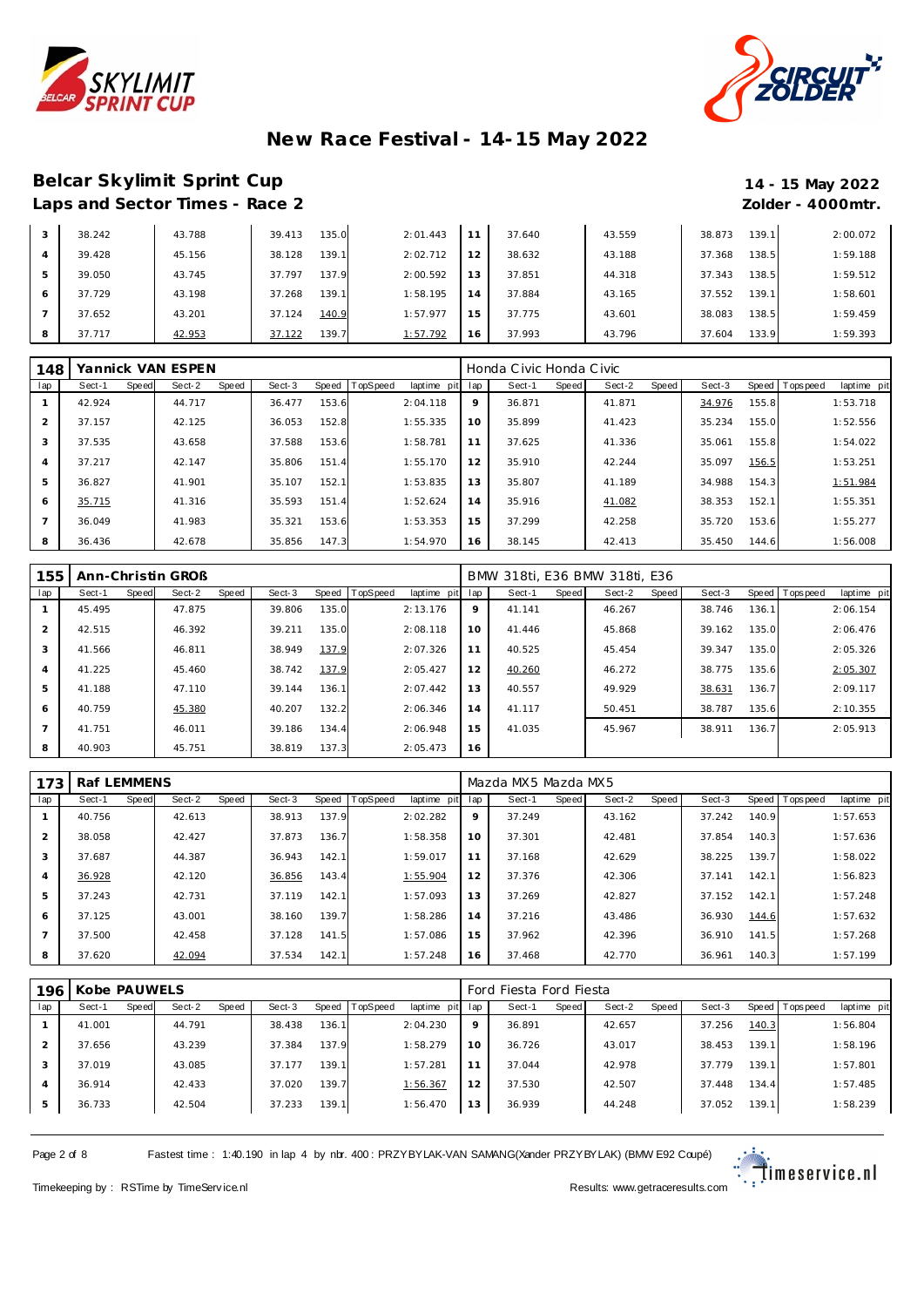



### **Belcar Skylimit Sprint Cup 14 - 15 May 2022** Laps and Sector Times - Race 2 *Zolder - 4000mtr.*

| 36.897 | <u>42.411</u> | 136.7<br>37.923 | 1:57.231 | $\Delta$ | 36.716 | 45.689 | 37.303 | 138.5 | 1:59.708 |
|--------|---------------|-----------------|----------|----------|--------|--------|--------|-------|----------|
| 37.302 | 42.536        | 138.5<br>37.317 | 1:57.155 | 15       | 36.784 | 42.718 | 37.351 | 138.5 | 1:56.853 |
| 38.082 | 42.668        | 136.1<br>37.238 | 1:57.988 | 16       | 36.713 | 45.402 | 36.999 | 139.7 | 1:59.114 |

| 198            | Philippe HUART |       |        |       |        |       |                |             |     | Ford Fiesta Ford Fiesta |       |        |       |        |       |                  |             |
|----------------|----------------|-------|--------|-------|--------|-------|----------------|-------------|-----|-------------------------|-------|--------|-------|--------|-------|------------------|-------------|
| lap            | Sect-1         | Speed | Sect-2 | Speed | Sect-3 |       | Speed TopSpeed | laptime pit | lap | Sect-1                  | Speed | Sect-2 | Speed | Sect-3 |       | Speed   Topspeed | laptime pit |
|                | 40.130         |       | 42.690 |       | 37.124 | 140.9 |                | 1:59.944    | 9   | 37.301                  |       | 42.755 |       | 37.163 | 141.5 |                  | 1:57.219    |
| $\overline{2}$ | 37.682         |       | 43.418 |       | 37.297 | 140.9 |                | 1:58.397    | 10  | 37.302                  |       | 42.906 |       | 37.371 | 138.5 |                  | 1:57.579    |
| 3              | 37.629         |       | 46.152 |       | 36.644 | 142.1 |                | 2:00.425    | 11  | 37.822                  |       | 42.843 |       | 37.196 | 141.5 |                  | 1:57.861    |
| $\overline{4}$ | 37.130         |       | 42.313 |       | 36.754 | 142.1 |                | 1:56.197    | 12  | 37.915                  |       | 42.833 |       | 36.884 | 140.9 |                  | 1:57.632    |
| 5              | 37.362         |       | 42.711 |       | 36.649 | 140.9 |                | 1:56.722    | 13  | 37.510                  |       | 42.869 |       | 36.853 | 140.9 |                  | 1:57.232    |
| 6              | 37.363         |       | 42.926 |       | 37.389 | 141.5 |                | 1:57.678    | 14  | 37.473                  |       | 43.219 |       | 37.233 | 142.1 |                  | 1:57.925    |
|                | 37.705         |       | 42.990 |       | 36.976 | 141.5 |                | 1:57.671    | 15  | 37.933                  |       | 44.246 |       | 37.356 | 140.3 |                  | 1:59.535    |
| 8              | 37.457         |       | 42.736 |       | 37.118 | 140.9 |                | 1:57.311    | 16  | 37.563                  |       | 43.234 |       | 37.587 | 139.7 |                  | 1:58.384    |

| 202            |        |       | Nelson VAN HULLE |       |        |       |          |             |     | Renault Clio 3 Renault Clio 3 |       |        |       |        |       |           |             |
|----------------|--------|-------|------------------|-------|--------|-------|----------|-------------|-----|-------------------------------|-------|--------|-------|--------|-------|-----------|-------------|
| lap            | Sect-1 | Speed | Sect-2           | Speed | Sect-3 | Speed | TopSpeed | laptime pit | lap | Sect-1                        | Speed | Sect-2 | Speed | Sect-3 | Speed | Tops peed | laptime pit |
|                | 41.707 |       | 42.860           |       | 36.321 | 153.6 |          | 2:00.888    | 9   | 36.012                        |       | 41.496 |       | 35.234 | 157.3 |           | 1:52.742    |
| $\overline{2}$ | 37.700 |       | 42.820           |       | 35.420 | 155.0 |          | 1:55.940    | 10  | 36.005                        |       | 42.026 |       | 35.352 | 155.8 |           | 1:53.383    |
| 3              | 36.934 |       | 42.107           |       | 35.418 | 156.5 |          | 1:54.459    | 11  | 35.882                        |       | 41.423 |       | 35.428 | 154.3 |           | 1:52.733    |
| $\overline{4}$ | 36.797 |       | 42.135           |       | 36.741 | 157.3 |          | 1:55.673    | 12  | 36.518                        |       | 42.096 |       | 35.198 | 156.5 |           | 1:53.812    |
| 5              | 36.365 |       | 41.779           |       | 35.047 | 155.0 |          | 1:53.191    | 13  | 36.295                        |       | 41.481 |       | 35.486 | 155.8 |           | 1:53.262    |
| 6              | 36.265 |       | 41.268           |       | 35.255 | 155.0 |          | 1:52.788    | 14  | 36.117                        |       | 41.712 |       | 35.359 | 155.8 |           | 1:53.188    |
|                | 36.051 |       | 41.736           |       | 36.343 | 153.6 |          | 1:54.130    | 15  | 36.568                        |       | 41.870 |       | 35.333 | 155.0 |           | 1:53.771    |
| 8              | 36.553 |       | 41.679           |       | 35.652 | 153.6 |          | 1:53.884    | 16  | 36.206                        |       | 41.595 |       | 34.874 | 156.5 |           | 1:52.675    |

| 234            |        |              | Davy COOREMAN |       |        |       |          |             |     | Honda Civic Honda Civic |       |        |       |        |       |                |             |
|----------------|--------|--------------|---------------|-------|--------|-------|----------|-------------|-----|-------------------------|-------|--------|-------|--------|-------|----------------|-------------|
| lap            | Sect-1 | <b>Speed</b> | Sect-2        | Speed | Sect-3 | Speed | TopSpeed | laptime pit | lap | Sect-1                  | Speed | Sect-2 | Speed | Sect-3 |       | Speed Topspeed | laptime pit |
|                | 38.686 |              | 42.033        |       | 34.183 | 165.3 |          | 1:54.902    | 10  | 35.797                  |       | 40.261 |       | 34.028 | 167.0 |                | 1:50.086    |
| $\overline{2}$ | 35.433 |              | 40.338        |       | 33.886 | 166.2 |          | 1:49.657    | 11  | 35.092                  |       | 39.949 |       | 34.176 | 165.3 |                | 1:49.217    |
| 3              | 35.294 |              | 40.243        |       | 34.025 | 165.3 |          | 1:49.562    | 12  | 35.124                  |       | 40.670 |       | 34.407 | 165.3 |                | 1:50.201    |
| $\overline{4}$ | 35.010 |              | 40.339        |       | 33.994 | 165.3 |          | 1:49.343    | 13  | 35.040                  |       | 39.880 |       | 34.100 | 165.3 |                | 1:49.020    |
| 5              | 35.209 |              | 40.196        |       | 34.197 | 165.3 |          | 1:49.602    | 14  | 34.722                  |       | 39.804 |       | 34.268 | 164.5 |                | 1:48.794    |
| 6              | 35.012 |              | 40.258        |       | 34.319 | 164.5 |          | 1:49.589    | 15  | 35.067                  |       | 40.938 |       | 34.206 | 164.5 |                | 1:50.211    |
|                | 35.130 |              | 40.149        |       | 33.985 | 164.5 |          | 1:49.264    | 16  | 35.067                  |       | 40.436 |       | 34.191 | 164.5 |                | 1:49.694    |
| 8              | 35.135 |              | 40.337        |       | 34.551 | 164.5 |          | 1:50.023    | 17  | 35.060                  |       | 40.250 |       | 34.320 | 164.5 |                | 1:49.630    |
| 9              | 35.424 |              | 40.328        |       | 34.375 | 165.3 |          | 1:50.127    | 18  |                         |       |        |       |        |       |                |             |

| 301 |        |       | Filip UYTTENDAELE |       |        |       |          |                |     | Renault Clio 4 Cup Renault Clio 4 Cup |       |        |       |        |       |                 |             |
|-----|--------|-------|-------------------|-------|--------|-------|----------|----------------|-----|---------------------------------------|-------|--------|-------|--------|-------|-----------------|-------------|
| lap | Sect-1 | Speed | Sect-2            | Speed | Sect-3 | Speed | TopSpeed | laptime<br>pit | lap | Sect-1                                | Speed | Sect-2 | Speed | Sect-3 |       | Speed Tops peed | laptime pit |
|     | 40.159 |       | 42.670            |       | 34.729 | 161.2 |          | 1:57.558       | 10  | 36.365                                |       | 40.761 |       | 34.557 | 160.4 |                 | 1:51.683    |
|     | 37.382 |       | 42.209            |       | 34.908 | 161.2 |          | 1:54.499       | 11  | 36.117                                |       | 41.031 |       | 34.297 | 161.2 |                 | 1:51.445    |
| 3   | 37.195 |       | 42.284            |       | 34.703 | 159.6 |          | 1:54.182       | 12  | 36.334                                |       | 40.784 |       | 34.539 | 158.8 |                 | 1:51.657    |
| 4   | 36.830 |       | 41.635            |       | 35.022 | 159.6 |          | 1:53.487       | 13  | 36.344                                |       | 41.059 |       | 34.104 | 159.6 |                 | 1:51.507    |
| 5   | 36.566 |       | 41.151            |       | 34.319 | 159.6 |          | 1:52.036       | 14  | 36.230                                |       | 40.903 |       | 34.833 | 162.8 |                 | 1:51.966    |
| 6   | 36.389 |       | 41.016            |       | 34.290 | 157.3 |          | 1:51.695       | 15  | 36.311                                |       | 41.673 |       | 34.337 | 162.0 |                 | 1:52.321    |
|     | 36.784 |       | 40.741            |       | 34.237 | 162.0 |          | 1:51.762       | 16  | 36.130                                |       | 40.873 |       | 34.374 | 167.0 |                 | 1:51.377    |

Page 3 of 8 Fastest time : 1:40.190 in lap 4 by nbr. 400 : PRZYBYLAK-VAN SAMANG(Xander PRZYBYLAK) (BMW E92 Coupé)

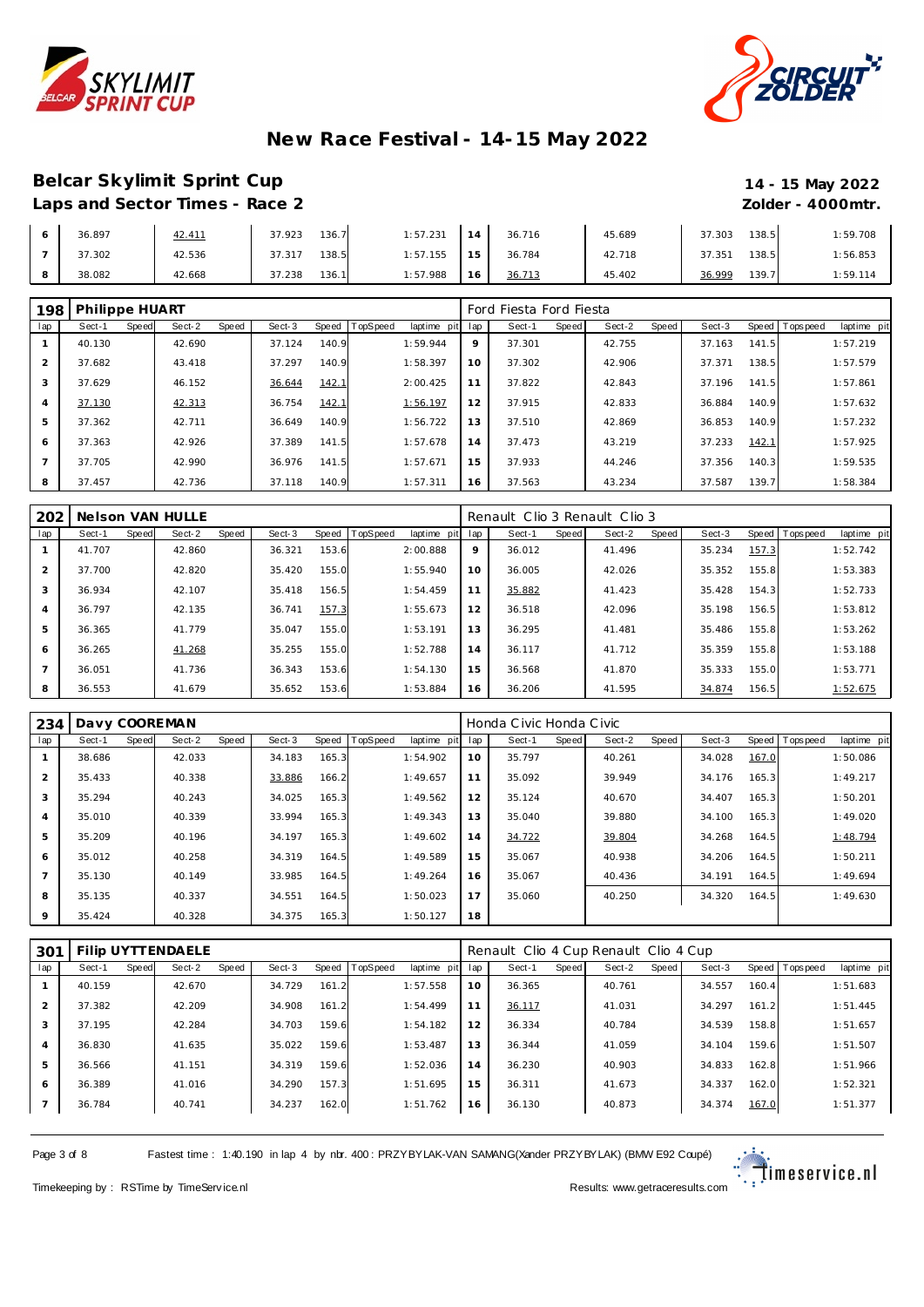



#### **Belcar Skylimit Sprint Cup 14 - 15 May 2022** Laps and Sector Times - Race 2 *Zolder - 4000mtr.*

| 8       | 36.334 | 40.940 | 158.8<br>34.245 | 1:51.519         | 1.17 | 36.644 | 41.187 | 158.0<br>35.047 | 1:52.878 |
|---------|--------|--------|-----------------|------------------|------|--------|--------|-----------------|----------|
| $\circ$ | 36.140 | 40.733 | 160.4<br>34.057 | <u>.: 50.930</u> | 18   |        |        |                 |          |

| 305            | Tom VAN EENAEME |              |        |       |        |       |          |             |     | Renault Clio 4 Cup Renault Clio 4 Cup |       |        |       |        |       |                |             |
|----------------|-----------------|--------------|--------|-------|--------|-------|----------|-------------|-----|---------------------------------------|-------|--------|-------|--------|-------|----------------|-------------|
| lap            | Sect-1          | <b>Speed</b> | Sect-2 | Speed | Sect-3 | Speed | TopSpeed | laptime pit | lap | Sect-1                                | Speed | Sect-2 | Speed | Sect-3 |       | Speed Topspeed | laptime pit |
|                | 40.787          |              | 44.176 |       | 34.791 | 165.3 |          | 1:59.754    | 10  | 35.838                                |       | 40.056 |       | 33.827 | 165.3 |                | 1:49.721    |
| 2              | 36.645          |              | 41.845 |       | 34.018 | 165.3 |          | 1:52.508    | 11  | 35.142                                |       | 40.383 |       | 33.739 | 166.2 |                | 1:49.264    |
| 3              | 38.119          |              | 42.760 |       | 34.240 | 165.3 |          | 1:55.119    | 12  | 35.362                                |       | 39.904 |       | 33.642 | 166.2 |                | 1:48.908    |
| 4              | 35.237          |              | 40.313 |       | 33.943 | 166.2 |          | 1:49.493    | 13  | 35.603                                |       | 39.905 |       | 33.485 | 166.2 |                | 1:48.993    |
| 5              | 35.384          |              | 40.206 |       | 33.570 | 165.3 |          | 1:49.160    | 14  | 35.219                                |       | 39.771 |       | 33.672 | 164.5 |                | 1:48.662    |
| 6              | 35,000          |              | 39.782 |       | 33.541 | 166.2 |          | 1:48.323    | 15  | 35.326                                |       | 40.161 |       | 33.685 | 167.0 |                | 1:49.172    |
| $\overline{ }$ | 35.874          |              | 39.673 |       | 33.608 | 166.2 |          | 1:49.155    | 16  | 35.045                                |       | 40.289 |       | 33.673 | 165.3 |                | 1:49.007    |
| 8              | 34.906          |              | 39.732 |       | 34.127 | 166.2 |          | 1:48.765    | 17  | 35.206                                |       | 41.419 |       | 33.791 | 155.8 |                | 1:50.416    |
| 9              | 35.256          |              | 40.747 |       | 34.004 | 165.3 |          | 1:50.007    | 18  |                                       |       |        |       |        |       |                |             |

| 308            |        |              | Wouter MANDERVELD |       |        |       |          |             |     | Renault Clio Cup Renault Clio Cup |       |        |       |        |       |                 |             |
|----------------|--------|--------------|-------------------|-------|--------|-------|----------|-------------|-----|-----------------------------------|-------|--------|-------|--------|-------|-----------------|-------------|
| lap            | Sect-1 | <b>Speed</b> | Sect-2            | Speed | Sect-3 | Speed | TopSpeed | laptime pit | lap | Sect-1                            | Speed | Sect-2 | Speed | Sect-3 |       | Speed Tops peed | laptime pit |
|                | 38.930 |              | 42.107            |       | 34.336 | 162.0 |          | 1:55.373    | 10  | 35.550                            |       | 40.250 |       | 34.080 | 162.8 |                 | 1:49.880    |
| $\overline{2}$ | 36.217 |              | 40.956            |       | 34.351 | 162.0 |          | 1:51.524    | 11  | 34.967                            |       | 40.432 |       | 34.651 | 164.5 |                 | 1:50.050    |
| 3              | 35.302 |              | 40.531            |       | 34.463 | 162.0 |          | 1:50.296    | 12  | 34.970                            |       | 40.366 |       | 34.064 | 162.0 |                 | 1:49.400    |
| $\overline{4}$ | 35.327 |              | 41.404            |       | 34.232 | 163.6 |          | 1:50.963    | 13  | 35.232                            |       | 40.120 |       | 34.002 | 162.0 |                 | 1:49.354    |
| 5              | 35.031 |              | 39.891            |       | 33.886 | 162.0 |          | 1:48.808    | 14  | 34.927                            |       | 39.848 |       | 33.875 | 161.2 |                 | 1:48.650    |
| 6              | 35.257 |              | 40.223            |       | 34.042 | 161.2 |          | 1:49.522    | 15  | 34.767                            |       | 41.456 |       | 34.106 | 162.0 |                 | 1:50.329    |
|                | 35.231 |              | 40.370            |       | 33.972 | 162.8 |          | 1:49.573    | 16  | 35.901                            |       | 40.264 |       | 33.995 | 161.2 |                 | 1:50.160    |
| 8              | 35.503 |              | 40.483            |       | 33.932 | 161.2 |          | 1:49.918    | 17  | 34.836                            |       | 40.232 |       | 34.557 | 161.2 |                 | 1:49.625    |
| $\circ$        | 35.353 |              | 39.804            |       | 33.955 | 162.0 |          | 1:49.112    | 18  |                                   |       |        |       |        |       |                 |             |

| 310            | David VYNCKE |       |        |       |        |       |          |                 |    | BMW 325i E90 BMW 325i E90 |       |        |       |        |       |                   |             |
|----------------|--------------|-------|--------|-------|--------|-------|----------|-----------------|----|---------------------------|-------|--------|-------|--------|-------|-------------------|-------------|
| lap            | Sect-1       | Speed | Sect-2 | Speed | Sect-3 | Speed | TopSpeed | laptime pit lap |    | Sect-1                    | Speed | Sect-2 | Speed | Sect-3 |       | Speed   Tops peed | laptime pit |
|                | 43.004       |       | 46.876 |       | 38.283 | 142.1 |          | 2:08.163        | 9  | 39.019                    |       | 44.241 |       | 37.577 | 148.6 |                   | 2:00.837    |
| $\overline{2}$ | 39.714       |       | 45.504 |       | 38.212 | 147.3 |          | 2:03.430        | 10 | 37.610                    |       | 44.320 |       | 38.202 | 150.0 |                   | 2:00.132    |
| 3              | 39.191       |       | 45.283 |       | 37.160 | 147.9 |          | 2:01.634        | 11 | 39.036                    |       | 44.749 |       | 37.233 | 149.3 |                   | 2:01.018    |
| $\overline{4}$ | 38.443       |       | 44.589 |       | 37.131 | 150.0 |          | 2:00.163        | 12 | 38.711                    |       | 44.044 |       | 37.408 | 147.3 |                   | 2:00.163    |
| 5              | 38.944       |       | 44.924 |       | 36.916 | 149.3 |          | 2:00.784        | 13 | 37.675                    |       | 43.808 |       | 37.467 | 147.9 |                   | 1:58.950    |
| 6              | 38.016       |       | 43.915 |       | 38.052 | 147.3 |          | 1:59.983        | 14 | 37.962                    |       | 43.550 |       | 36.841 | 148.6 |                   | 1:58.353    |
| $\overline{ }$ | 38.013       |       | 45.112 |       | 37.185 | 147.9 |          | 2:00.310        | 15 | 37.733                    |       | 43.757 |       | 37.062 | 150.7 |                   | 1:58.552    |
| 8              | 38.195       |       | 43.961 |       | 37.092 | 150.7 |          | 1:59.248        | 16 | 37.544                    |       | 43.782 |       | 36.943 | 152.1 |                   | 1:58.269    |
|                |              |       |        |       |        |       |          |                 |    |                           |       |        |       |        |       |                   |             |

|     |       |        | Juna-Jane DE KEERSMAECKER |       |        |                |         |         | BMW E36 BMW E36 | $ -$  |        |       |        |                     |             |
|-----|-------|--------|---------------------------|-------|--------|----------------|---------|---------|-----------------|-------|--------|-------|--------|---------------------|-------------|
| lap | Sect- | Speedl | Sect-2                    | Speed | Sect-3 | Speed TopSpeed | laptime | pit lap | Sect-           | Speed | Sect-2 | Speed | Sect-3 | Speed  <br>Topspeed | laptime pit |

|     | 321   HEUTEN-BOZÓ |                    |  |  |                                       |        | Mini Cooper S (R56) Mini Cooper S (R56) |                       |  |             |
|-----|-------------------|--------------------|--|--|---------------------------------------|--------|-----------------------------------------|-----------------------|--|-------------|
| lap | Sect-1            | Speed Sect-2 Speed |  |  | Sect-3 Speed TopSpeed laptime pit lap | Sect-1 | Speed Sect-2 Speed                      | Sect-3 Speed Topspeed |  | laptime pit |

Page 4 of 8 Fastest time : 1:40.190 in lap 4 by nbr. 400 : PRZYBYLAK-VAN SAMANG(Xander PRZYBYLAK) (BMW E92 Coupé)

∵.<br>∵. †imeservice.nl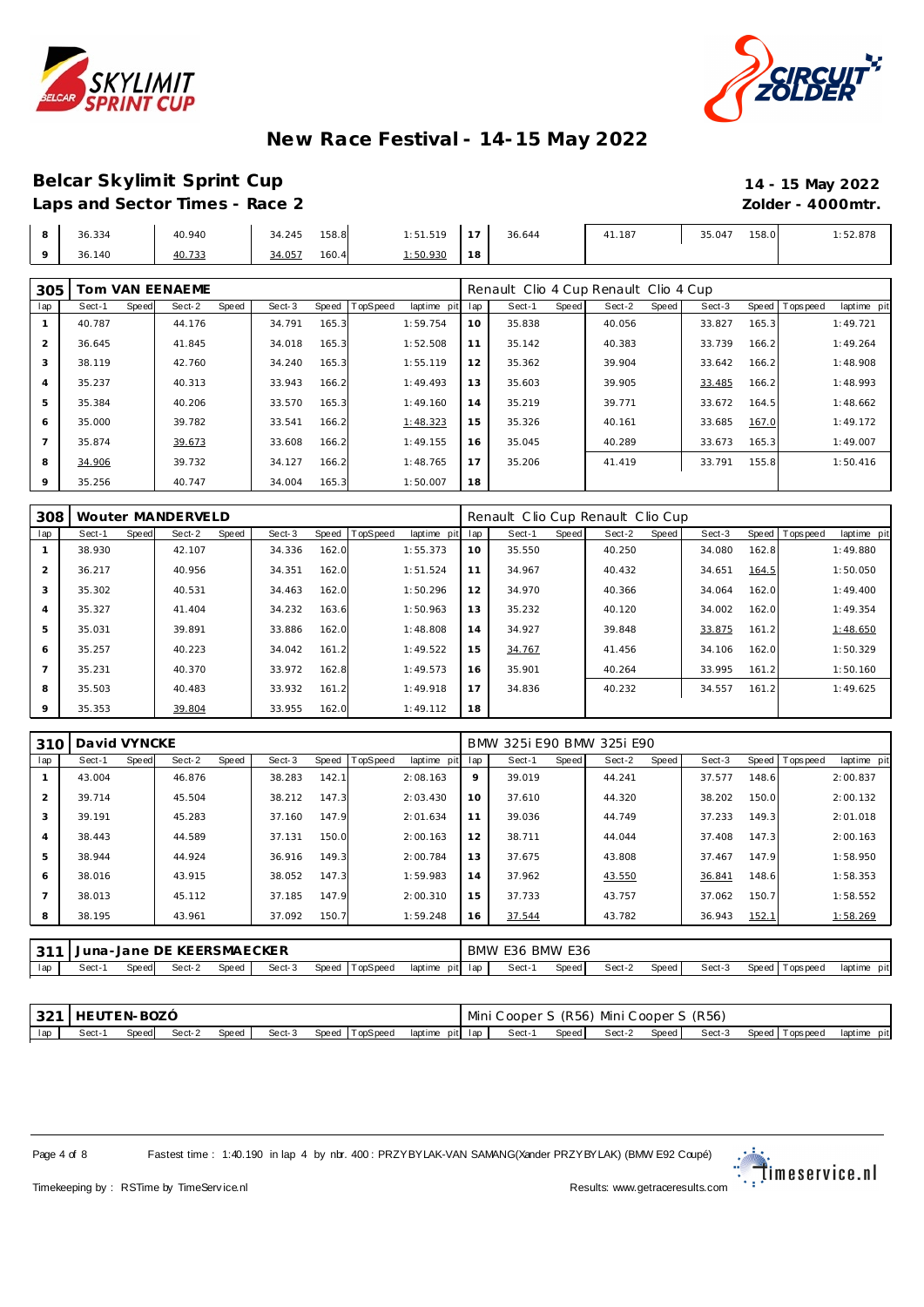



### **Belcar Skylimit Sprint Cup 14 - 15 May 2022** Laps and Sector Times - Race 2 *Zolder - 4000mtr.*

| 325 | <b>GRAF-VROMEN</b> |       |        |       |        |       |                 |             |     | BMW E36 325i BMW E36 325i |       |        |       |        |       |           |             |
|-----|--------------------|-------|--------|-------|--------|-------|-----------------|-------------|-----|---------------------------|-------|--------|-------|--------|-------|-----------|-------------|
| lap | Sect-1             | Speed | Sect-2 | Speed | Sect-3 | Speed | <b>TopSpeed</b> | laptime pit | lap | Sect-1                    | Speed | Sect-2 | Speed | Sect-3 | Speed | Tops peed | laptime pit |
|     | 42.898             |       | 45.087 |       | 37.109 | 155.8 |                 | 2:05.094    | 9   | 36.265                    |       | 41.131 |       | 35.187 | 155.8 |           | 1:52.583    |
|     | 37.068             |       | 41.598 |       | 35.869 | 157.3 |                 | 1:54.535    | 10  | 36.388                    |       | 41.360 |       | 35.545 | 154.3 |           | 1:53.293    |
| 3   | 38.135             |       | 42.883 |       | 36.525 | 155.0 |                 | 1:57.543    | 11  | 36.568                    |       | 41.121 |       | 35.289 | 155.0 |           | 1:52.978    |
|     | 35.810             |       | 41.113 |       | 35.653 | 157.3 |                 | 1:52.576    | 12  | 36.810                    |       | 41.809 |       | 36.006 | 152.1 |           | 1:54.625    |
| 5   | 35.885             |       | 41.027 |       | 35.119 | 156.5 |                 | 1:52.031    | 13  | 36.658                    |       | 40.841 |       | 35.228 | 155.8 |           | 1:52.727    |
| 6   | 35.924             |       | 40.909 |       | 35.131 | 155.0 |                 | 1:51.964    | 14  | 37.087                    |       | 41.324 |       | 35.249 | 155.0 |           | 1:53.660    |
|     | 36.282             |       | 41.025 |       | 35.240 | 155.8 |                 | 1:52.547    | 15  | 36.539                    |       | 41.156 |       | 35.042 | 156.5 |           | 1:52.737    |
| 8   | 37.916             |       | 43.057 |       | 35.475 | 156.5 |                 | 1:56.448    | 16  | 36.365                    |       | 41.108 |       | 34.963 | 159.6 |           | 1:52.436    |

| 328 |        |       | LI EVENS-LI EVENS |       |        |       |                |             | <b>BMW</b> |        |       | 228i VT2 BMW 228i VT2 |       |        |       |                  |             |
|-----|--------|-------|-------------------|-------|--------|-------|----------------|-------------|------------|--------|-------|-----------------------|-------|--------|-------|------------------|-------------|
| lap | Sect-1 | Speed | Sect-2            | Speed | Sect-3 |       | Speed TopSpeed | laptime pit | lap        | Sect-1 | Speed | Sect-2                | Speed | Sect-3 |       | Speed   Topspeed | laptime pit |
|     | 39.513 |       | 40.925            |       | 34.432 | 162.8 |                | 1:54.870    | 10         | 36.141 |       | 41.202                |       | 34.657 | 162.0 |                  | 1:52.000    |
| 2   | 35.885 |       | 41.625            |       | 34.447 | 162.8 |                | 1:51.957    | 11         | 35.672 |       | 40.185                |       | 34.048 | 160.4 |                  | 1:49.905    |
| 3   | 35.878 |       | 41.078            |       | 34.157 | 162.0 |                | 1:51.113    | 12         | 35.496 |       | 40.041                |       | 34.407 | 163.6 |                  | 1:49.944    |
| 4   | 35.604 |       | 40.892            |       | 33.827 | 162.0 |                | 1:50.323    | 13         | 35.656 |       | 40.307                |       | 34.155 | 162.0 |                  | 1:50.118    |
| 5   | 35.588 |       | 40.109            |       | 34.024 | 159.6 |                | 1:49.721    | 14         | 35.734 |       | 40.362                |       | 34.158 | 161.2 |                  | 1:50.254    |
| 6   | 36.499 |       | 40.717            |       | 34.138 | 160.4 |                | 1:51.354    | 15         | 35.532 |       | 39.668                |       | 33.826 | 162.8 |                  | 1:49.026    |
|     | 35.951 |       | 40.754            |       | 34.197 | 162.8 |                | 1:50.902    | 16         | 35.281 |       | 40.166                |       | 34.043 | 162.8 |                  | 1:49.490    |
| 8   | 35.717 |       | 40.510            |       | 34.387 | 162.0 |                | 1:50.614    | 17         | 35.150 |       | 40.490                |       | 33.946 | 162.8 |                  | 1:49.586    |
| 9   | 35.716 |       | 43.219            |       | 36.234 | 158.0 |                | 1:55.169    | 18         |        |       |                       |       |        |       |                  |             |

| 357 | Nic DE WILDE |       |        |       |        |       |                 |             |     | BMW 325 BMW 325 |       |        |       |        |       |                  |             |
|-----|--------------|-------|--------|-------|--------|-------|-----------------|-------------|-----|-----------------|-------|--------|-------|--------|-------|------------------|-------------|
| lap | Sect-1       | Speed | Sect-2 | Speed | Sect-3 | Speed | <b>TopSpeed</b> | laptime pit | lap | Sect-1          | Speed | Sect-2 | Speed | Sect-3 |       | Speed   Topspeed | laptime pit |
|     | 42.480       |       | 47.857 |       | 38.784 | 142.7 |                 | 2:09.121    | 9   | 39.958          |       | 45.924 |       | 37.922 | 144.0 |                  | 2:03.804    |
| 2   | 40.965       |       | 47.494 |       | 38.226 | 142.1 |                 | 2:06.685    | 10  | 39.180          |       | 44.951 |       | 37.729 | 144.0 |                  | 2:01.860    |
| 3   | 40.640       |       | 46.267 |       | 37.845 | 143.4 |                 | 2:04.752    | 11  | 38.787          |       | 45.146 |       | 37.646 | 145.3 |                  | 2:01.579    |
| 4   | 39.977       |       | 45.931 |       | 38.149 | 144.0 |                 | 2:04.057    | 12  | 39.038          |       | 45.518 |       | 37.586 | 144.6 |                  | 2:02.142    |
| 5   | 39.529       |       | 45.521 |       | 37.861 | 143.4 |                 | 2:02.911    | 13  | 39.370          |       | 44.595 |       | 37.690 | 145.3 |                  | 2:01.655    |
| 6   | 40.218       |       | 46.838 |       | 38.010 | 142.7 |                 | 2:05.066    | 14  | 40.133          |       | 45.654 |       | 37.270 | 145.3 |                  | 2:03.057    |
|     | 41.337       |       | 45.834 |       | 38.568 | 143.4 |                 | 2:05.739    | 15  | 38.928          |       | 45.344 |       | 37.315 | 143.4 |                  | 2:01.587    |
| 8   | 39.399       |       | 45.100 |       | 38.090 | 144.6 |                 | 2:02.589    | 16  |                 |       |        |       |        |       |                  |             |

| 360 | СI     |       | LENERS-GROEN |       |        |       |          |             | <b>BMW</b> | 325i BMW |       | 325i   |       |        |       |                 |             |
|-----|--------|-------|--------------|-------|--------|-------|----------|-------------|------------|----------|-------|--------|-------|--------|-------|-----------------|-------------|
| lap | Sect-1 | Speed | Sect-2       | Speed | Sect-3 | Speed | TopSpeed | laptime pit | lap        | Sect-1   | Speed | Sect-2 | Speed | Sect-3 |       | Speed Tops peed | laptime pit |
|     | 44.552 |       | 49.922       |       | 38.958 | 146.6 |          | 2:13.432    | 9          | 38.775   |       | 43.090 |       | 37.032 | 150.0 |                 | 1:58.897    |
| 2   | 39.656 |       | 46.188       |       | 38,008 | 146.6 |          | 2:03.852    | 10         | 38.514   |       | 43.266 |       | 38.116 | 149.3 |                 | 1:59.896    |
| 3   | 40.333 |       | 45.803       |       | 37.740 | 147.3 |          | 2:03.876    | 11         | 38.380   |       | 42.650 |       | 36.960 | 149.3 |                 | 1:57.990    |
| 4   | 39.105 |       | 43.222       |       | 37.248 | 147.9 |          | 1:59.575    | 12         | 38.669   |       | 42.673 |       | 36.976 | 148.6 |                 | 1:58.318    |
| 5   | 38.684 |       | 43.004       |       | 36.710 | 149.3 |          | 1:58.398    | 13         | 38.528   |       | 43.063 |       | 36.930 | 147.9 |                 | 1:58.521    |
| 6   | 38.690 |       | 43.392       |       | 36.704 | 149.3 |          | 1:58.786    | 14         | 38.701   |       | 45.735 |       | 36.817 | 147.9 |                 | 2:01.253    |
|     | 38.333 |       | 42.930       |       | 37.001 | 149.3 |          | 1:58.264    | 15         | 38.737   |       | 43.090 |       | 36.765 | 148.6 |                 | 1:58.592    |
| 8   | 38.798 |       | 43.017       |       | 36.845 | 149.3 |          | 1:58.660    | 16         | 38.601   |       | 42.866 |       | 36.773 | 150.0 |                 | 1:58.240    |

Page 5 of 8 Fastest time : 1:40.190 in lap 4 by nbr. 400 : PRZYBYLAK-VAN SAMANG(Xander PRZYBYLAK) (BMW E92 Coupé)

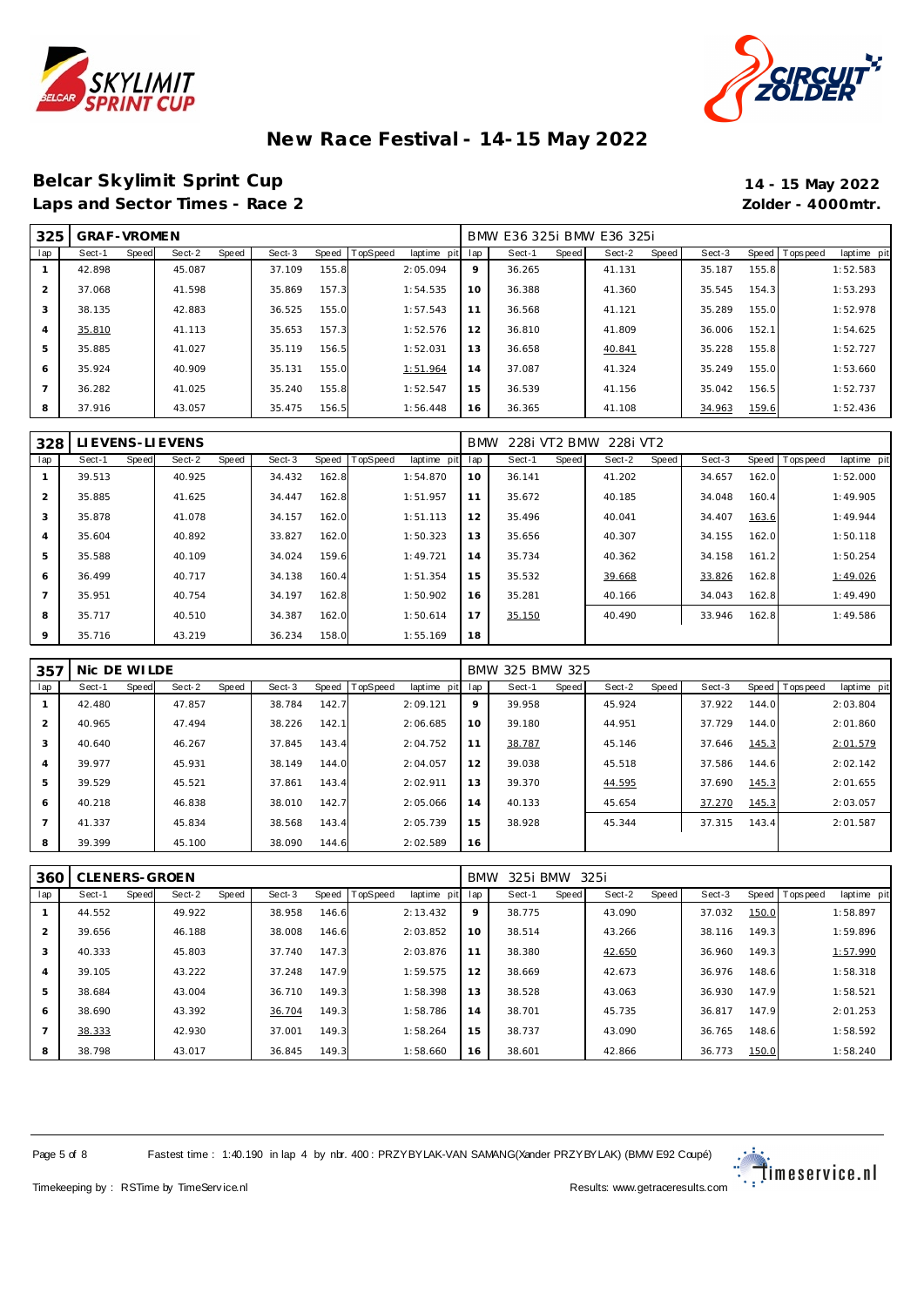



### **Belcar Skylimit Sprint Cup 14 - 15 May 2022** Laps and Sector Times - Race 2 *Zolder - 4000mtr.*

| 37'            | Dirk DE BOCK |       |        |       |        |       |          |             |     | BMW E90 325i BMW E90 325i |       |        |       |        |       |           |             |
|----------------|--------------|-------|--------|-------|--------|-------|----------|-------------|-----|---------------------------|-------|--------|-------|--------|-------|-----------|-------------|
| lap            | Sect-1       | Speed | Sect-2 | Speed | Sect-3 | Speed | TopSpeed | laptime pit | lap | Sect-1                    | Speed | Sect-2 | Speed | Sect-3 | Speed | Tops peed | laptime pit |
|                | 42.393       |       | 48.341 |       | 39.303 | 141.5 |          | 2:10.037    | 9   | 38.100                    |       | 43.047 |       | 38.027 | 142.1 |           | 1:59.174    |
| $\overline{2}$ | 40.231       |       | 47.189 |       | 38.239 | 144.0 |          | 2:05.659    | 10  | 37.411                    |       | 43.340 |       | 37.353 | 146.6 |           | 1:58.104    |
| 3              | 38.363       |       | 43.511 |       | 37.075 | 146.6 |          | 1:58.949    | 11  | 37.917                    |       | 42.877 |       | 36.843 | 145.3 |           | 1:57.637    |
| $\overline{4}$ | 37.282       |       | 43.166 |       | 36.761 | 147.3 |          | 1:57.209    | 12  | 37.303                    |       | 43.252 |       | 37.278 | 143.4 |           | 1:57.833    |
| 5              | 38.764       |       | 45.095 |       | 36.912 | 146.6 |          | 2:00.771    | 13  | 37.671                    |       | 43.182 |       | 36.957 | 144.6 |           | 1:57.810    |
| 6              | 37.802       |       | 43.851 |       | 38.299 | 145.3 |          | 1:59.952    | 14  | 37.046                    |       | 43.088 |       | 36.882 | 143.4 |           | 1:57.016    |
|                | 37.736       |       | 44.037 |       | 37.365 | 144.0 |          | 1:59.138    | 15  | 36.942                    |       | 42.747 |       | 36.525 | 145.9 |           | 1:56.214    |
| 8              | 37.566       |       | 43.457 |       | 37.204 | 143.4 |          | 1:58.227    | 16  | 37.643                    |       | 43.224 |       | 36.679 | 145.9 |           | 1:57.546    |

| 376            | Ron VAESSEN |       |        |       |        |       |          |             |     | BMW 325i Clubsport BMW 325i Clubsport |       |        |       |        |       |                 |             |
|----------------|-------------|-------|--------|-------|--------|-------|----------|-------------|-----|---------------------------------------|-------|--------|-------|--------|-------|-----------------|-------------|
| lap            | Sect-1      | Speed | Sect-2 | Speed | Sect-3 | Speed | TopSpeed | laptime pit | lap | Sect-1                                | Speed | Sect-2 | Speed | Sect-3 |       | Speed Tops peed | laptime pit |
|                | 40.555      |       | 42.480 |       | 35.368 | 155.8 |          | 1:58.403    | 10  | 35.977                                |       | 41.720 |       | 35.136 | 156.5 |                 | 1:52.833    |
| $\overline{2}$ | 36.836      |       | 44.061 |       | 35.362 | 153.6 |          | 1:56.259    | 11  | 36.712                                |       | 42.139 |       | 35.223 | 156.5 |                 | 1:54.074    |
| 3              | 36.379      |       | 41.692 |       | 35.215 | 154.3 |          | 1:53.286    | 12  | 35.997                                |       | 41.664 |       | 35.112 | 155.0 |                 | 1:52.773    |
| $\overline{4}$ | 36.395      |       | 41.469 |       | 34.907 | 156.5 |          | 1:52.771    | 13  | 35.647                                |       | 40.984 |       | 34.932 | 153.6 |                 | 1:51.563    |
| 5              | 35.892      |       | 41.285 |       | 34.995 | 155.8 |          | 1:52.172    | 14  | 36.104                                |       | 41.350 |       | 34.752 | 155.0 |                 | 1:52.206    |
| 6              | 36.010      |       | 41.807 |       | 34.874 | 155.8 |          | 1:52.691    | 15  | 35.795                                |       | 41.183 |       | 34.825 | 155.8 |                 | 1:51.803    |
| $\overline{ }$ | 36.259      |       | 41.493 |       | 35.146 | 155.0 |          | 1:52.898    | 16  | 36.070                                |       | 42.206 |       | 34.845 | 155.8 |                 | 1:53.121    |
| 8              | 36.160      |       | 41.968 |       | 35.141 | 155.8 |          | 1:53.269    | 17  | 36.228                                |       | 41.632 |       | 35.203 | 154.3 |                 | 1:53.063    |
| 9              | 35.759      |       | 41.150 |       | 35.195 | 154.3 |          | 1:52.104    | 18  |                                       |       |        |       |        |       |                 |             |

| 384 | Nick GEELEN |       |        |       |        |       |                 |             |     | Porsche Boxster Porsche Boxster |       |        |       |        |       |                 |             |
|-----|-------------|-------|--------|-------|--------|-------|-----------------|-------------|-----|---------------------------------|-------|--------|-------|--------|-------|-----------------|-------------|
| lap | Sect-1      | Speed | Sect-2 | Speed | Sect-3 | Speed | <b>TopSpeed</b> | laptime pit | lap | Sect-1                          | Speed | Sect-2 | Speed | Sect-3 |       | Speed Tops peed | laptime pit |
|     | 39.218      |       | 42.050 |       | 35.459 | 155.0 |                 | 1:56.727    |     | 35.556                          |       | 40.466 |       | 34.582 | 153.6 |                 | 1:50.604    |
|     | 35.778      |       | 42.802 |       | 35.293 | 152.8 |                 | 1:53.873    |     | 35.539                          |       | 40.759 |       | 34.640 | 152.8 |                 | 1:50.938    |
|     | 37.570      |       | 41.001 |       | 34.405 | 154.3 |                 | 1:52.976    |     | 35.457                          |       | 40.890 |       | 34.931 | 150.7 |                 | 1:51.278    |
|     | 35.496      |       | 40.415 |       | 34.498 | 153.6 |                 | 1:50.409    | 8   | 37.347                          |       | 43.102 |       | Pit In |       |                 | 2:13.699    |

| 400 |        |       | PRZYBYLAK-VAN SAMANG |       |        |       |          |                 |    | BMW E92 Coupé BMW E92 Coupé |       |        |       |        |       |                   |             |
|-----|--------|-------|----------------------|-------|--------|-------|----------|-----------------|----|-----------------------------|-------|--------|-------|--------|-------|-------------------|-------------|
| lap | Sect-1 | Speed | Sect-2               | Speed | Sect-3 | Speed | TopSpeed | laptime pit lap |    | Sect-1                      | Speed | Sect-2 | Speed | Sect-3 |       | Speed   Tops peed | laptime pit |
|     | 36.390 |       | 37.489               |       | 31.160 | 185.1 |          | 1:45.039        | 10 | 32.554                      |       | 37.738 |       | 31.234 | 184.1 |                   | 1:41.526    |
|     | 32.519 |       | 37.996               |       | 31.272 | 184.1 |          | 1:41.787        | 11 | 33.043                      |       | 37.538 |       | 32.001 | 182.0 |                   | 1:42.582    |
| 3   | 32.518 |       | 36.947               |       | 30.971 | 184.1 |          | 1:40.436        | 12 | 32.239                      |       | 37.475 |       | 32.667 | 184.1 |                   | 1:42.381    |
| 4   | 32.189 |       | 36.919               |       | 31.082 | 185.1 |          | 1:40.190        | 13 | 32.646                      |       | 41.482 |       | 33.058 | 179.0 |                   | 1:47.186    |
| 5   | 32.095 |       | 36.974               |       | 31.217 | 185.1 |          | 1:40.286        | 14 | 32.901                      |       | 38.112 |       | 32.098 | 182.0 |                   | 1:43.111    |
| 6   | 32.739 |       | 37.660               |       | 31.026 | 185.1 |          | 1:41.425        | 15 | 32.702                      |       | 38.387 |       | 31.856 | 184.1 |                   | 1:42.945    |
|     | 32.280 |       | 37.306               |       | 30.954 | 186.2 |          | 1:40.540        | 16 | 32.521                      |       | 37.731 |       | 31.812 | 184.1 |                   | 1:42.064    |
| 8   | 32.637 |       | 37.266               |       | 31.044 | 183.1 |          | 1:40.947        | 17 | 32.604                      |       | 37.335 |       | 31.272 | 185.1 |                   | 1:41.211    |
| 9   | 32.203 |       | 37.051               |       | 31.182 | 184.1 |          | 1:40.436        | 18 | 32.590                      |       | 37.126 |       | 33.253 | 158.0 |                   | 1:42.969    |

| 41 <sup>1</sup> | Steven MARIS |       |        |              |        |       |          |             |     | BMW E36 M3 BMW E36 M3 |       |        |       |        |        |                 |             |
|-----------------|--------------|-------|--------|--------------|--------|-------|----------|-------------|-----|-----------------------|-------|--------|-------|--------|--------|-----------------|-------------|
| lap             | Sect-1       | Speed | Sect-2 | <b>Speed</b> | Sect-3 | Speed | TopSpeed | laptime pit | lap | Sect-1                | Speed | Sect-2 | Speed | Sect-3 |        | Speed Tops peed | laptime pit |
|                 | 37.900       |       | 38.914 |              | 32.833 | 175.1 |          | 1:49.647    | 10  | 34.091                |       | 39.576 |       | 32.936 | 176.1  |                 | 1:46.603    |
|                 | 34.622       |       | 39.428 |              | 33.269 | 174.2 |          | 1:47.319    |     | 34.150                |       | 39.219 |       | 32.982 | 170.5  |                 | 1:46.351    |
|                 | 34.264       |       | 39.504 |              | 33.494 | 171.4 |          | 1:47.262    | 12  | 34.435                |       | 39.187 |       | 33.181 | 173.3  |                 | 1:46.803    |
|                 | 34.451       |       | 39.374 |              | 33.535 | 171.4 |          | 1:47.360    | 13  | 34.557                |       | 39.275 |       | 33.183 | 175.11 |                 | 1:47.015    |

Page 6 of 8 Fastest time : 1:40.190 in lap 4 by nbr. 400 : PRZYBYLAK-VAN SAMANG(Xander PRZYBYLAK) (BMW E92 Coupé)

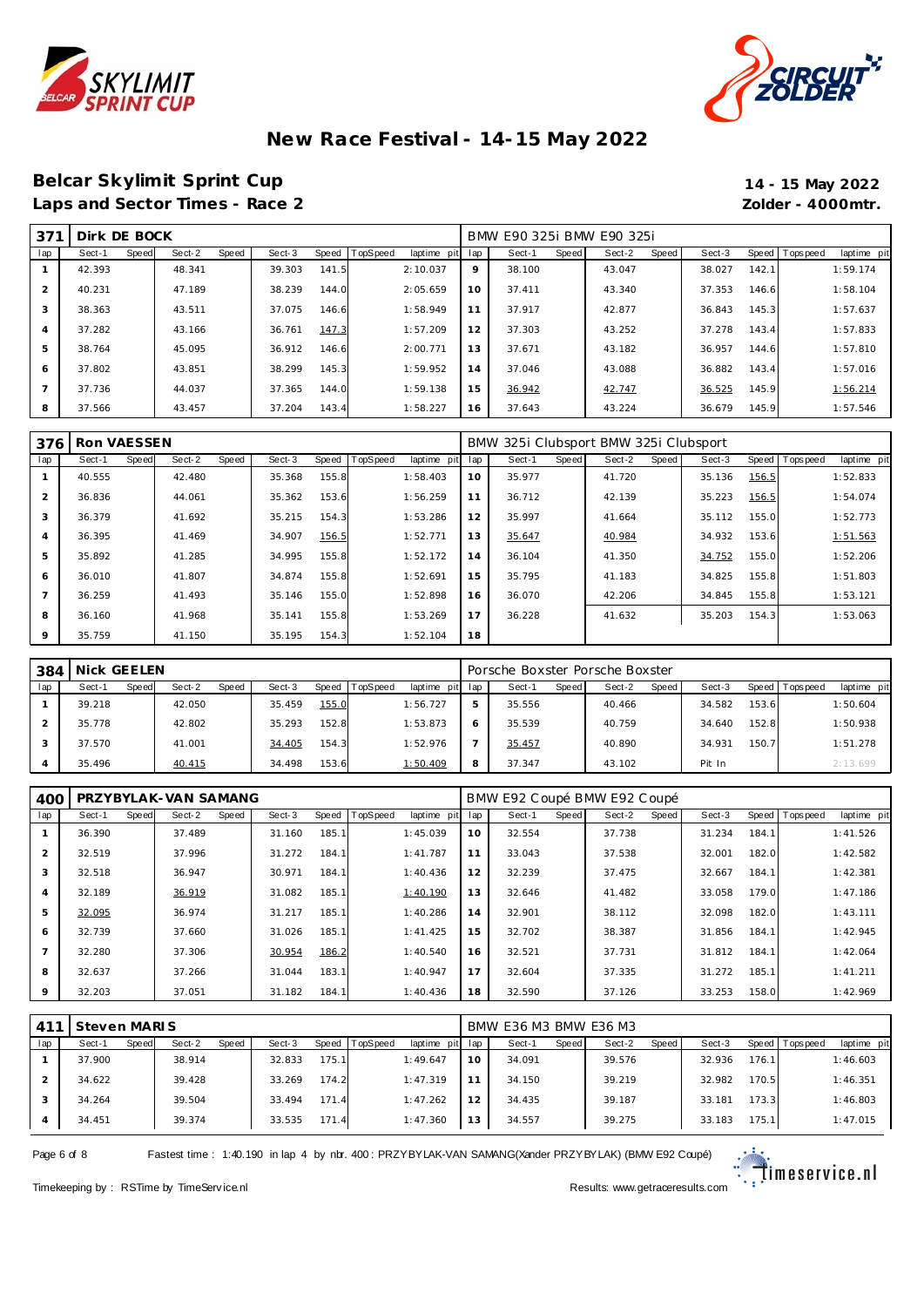



### **Belcar Skylimit Sprint Cup 14 - 15 May 2022** Laps and Sector Times - Race 2 *Zolder - 4000mtr.*

|         | 34.330 | 39.355 | 173.3<br>33.267 | 1:46.952 | 14 | 34.307 | 39.108 | 171.4<br>33.010 | 1:46.425 |
|---------|--------|--------|-----------------|----------|----|--------|--------|-----------------|----------|
| 6       | 34.623 | 39.644 | 167.9<br>33.264 | 1:47.531 | 15 | 34.382 | 38.634 | 173.3<br>32.670 | 1:45.686 |
|         | 34.554 | 39.703 | 171.4<br>33.358 | 1:47.615 | 16 | 35.456 | 39.586 | 174.2<br>33.082 | 1:48.124 |
| 8       | 34.616 | 39.499 | 178.0<br>33.735 | 1:47.850 | 17 | 34.725 | 40.066 | 170.5<br>33.948 | 1:48.739 |
| $\circ$ | 34.075 | 39.033 | 171.4<br>32.920 | 1:46.028 | 18 | 35.001 | 41.405 | 138.5<br>33.534 | 1:49.940 |

| 432            | BELIËN-BELIËN |       |        |       |        |       |          |             | <b>BMW</b> | 120D BMW |       | 120D   |       |        |       |                  |             |
|----------------|---------------|-------|--------|-------|--------|-------|----------|-------------|------------|----------|-------|--------|-------|--------|-------|------------------|-------------|
| lap            | Sect-1        | Speed | Sect-2 | Speed | Sect-3 | Speed | TopSpeed | laptime pit | lap        | Sect-1   | Speed | Sect-2 | Speed | Sect-3 |       | Speed   Topspeed | laptime pit |
|                | 37.970        |       | 40.463 |       | 34.565 | 163.6 |          | 1:52.998    | 10         | 34.896   |       | 39.136 |       | 33.307 | 165.3 |                  | 1:47.339    |
| 2              | 35.104        |       | 40.550 |       | 34.050 | 163.6 |          | 1:49.704    | 11         | 34.032   |       | 39.450 |       | 33.325 | 164.5 |                  | 1:46.807    |
| 3              | 34.617        |       | 40.290 |       | 33.721 | 165.3 |          | 1:48.628    | 12         | 34.044   |       | 39.439 |       | 33.577 | 164.5 |                  | 1:47.060    |
| $\overline{4}$ | 35.039        |       | 40.195 |       | 33.658 | 165.3 |          | 1:48.892    | 13         | 33.848   |       | 39.552 |       | 33.288 | 166.2 |                  | 1:46.688    |
| 5              | 34.580        |       | 41.133 |       | 33.599 | 164.5 |          | 1:49.312    | 14         | 34.040   |       | 39.719 |       | 33.174 | 166.2 |                  | 1:46.933    |
| 6              | 34.792        |       | 40.461 |       | 33.527 | 163.6 |          | 1:48.780    | 15         | 33.939   |       | 39.967 |       | 33.142 | 166.2 |                  | 1:47.048    |
| $\overline{ }$ | 33.917        |       | 39.072 |       | 33.939 | 164.5 |          | 1:46.928    | 16         | 34.159   |       | 39.862 |       | 34.329 | 165.3 |                  | 1:48.350    |
| 8              | 34.318        |       | 39.604 |       | 33.557 | 165.3 |          | 1:47.479    | 17         | 36.807   |       | 39.815 |       | 33.759 | 143.4 |                  | 1:50.381    |
| 9              | 34.427        |       | 39.493 |       | 33.303 | 164.5 |          | 1:47.223    | 18         |          |       |        |       |        |       |                  |             |

|     |        | KUEPPER-KUEPPER<br>TopSpeed<br>Sect-3<br>Sect-2<br>Speed<br>Speed<br>Speed<br>Sect- |        |  |        |       |  |                |     | BMW ME36 |        | BMW M E36    |       |        |         |            |             |
|-----|--------|-------------------------------------------------------------------------------------|--------|--|--------|-------|--|----------------|-----|----------|--------|--------------|-------|--------|---------|------------|-------------|
| lap |        |                                                                                     |        |  |        |       |  | pit<br>laptime | lap | Sect-    | Speed. | Sect-2       | Speed | Sect-3 | Speed I | Tops pee d | laptime pit |
|     | 39.555 |                                                                                     | 41.858 |  | 34.004 | 161.2 |  | 1:55.417       | -   | .393     |        | <u>1.617</u> |       | 34.047 | 162.8   |            | 1:53.05     |

| 443            | Jan-Jaap VAN DALEN |                 |        |       |          |             |     | BMW E46 WTCC M3 BMW E46 WTCC M3 |       |        |       |        |       |                 |             |
|----------------|--------------------|-----------------|--------|-------|----------|-------------|-----|---------------------------------|-------|--------|-------|--------|-------|-----------------|-------------|
| lap            | Sect-1<br>Speed    | Sect-2<br>Speed | Sect-3 | Speed | TopSpeed | laptime pit | lap | Sect-1                          | Speed | Sect-2 | Speed | Sect-3 |       | Speed Tops peed | laptime pit |
|                | 39.674             | 41.458          | 33.820 | 178.0 |          | 1:54.952    | 10  | 36.344                          |       | 41.524 |       | 34.119 | 177.0 |                 | 1:51.987    |
| $\overline{2}$ | 36.299             | 43.328          | 34.207 | 176.1 |          | 1:53.834    | 11  | 35.613                          |       | 39.908 |       | 32.946 | 180.0 |                 | 1:48.467    |
| 3              | 36.925             | 40.362          | 34.283 | 177.0 |          | 1:51.570    | 12  | 35.671                          |       | 40.986 |       | 33.658 | 177.0 |                 | 1:50.315    |
| $\overline{4}$ | 36.104             | 40.578          | 33.559 | 176.1 |          | 1:50.241    | 13  | 35.943                          |       | 40.776 |       | 33.669 | 176.1 |                 | 1:50.388    |
| 5              | 35.774             | 40.203          | 33.221 | 179.0 |          | 1:49.198    | 14  | 35.989                          |       | 39.855 |       | 33.121 | 180.0 |                 | 1:48.965    |
| 6              | 35.674             | 40.425          | 33.268 | 177.0 |          | 1:49.367    | 15  | 35.166                          |       | 39.504 |       | 33.104 | 179.0 |                 | 1:47.774    |
| $\overline{ }$ | 36.155             | 40.492          | 33.421 | 176.1 |          | 1:50.068    | 16  | 36.028                          |       | 40.421 |       | 33.503 | 181.0 |                 | 1:49.952    |
| 8              | 36.412             | 40.551          | 33.450 | 179.0 |          | 1:50.413    | 17  | 35.869                          |       | 40.581 |       | 33.315 | 180.0 |                 | 1:49.765    |
| $\circ$        | 35.793             | 42.699          | 34.527 | 178.0 |          | 1:53.019    | 18  |                                 |       |        |       |        |       |                 |             |

| 488            | Wiebe WIJTZES |       |        |       |        |       |          |             |     | BMW E90 WTCC M3 BMW E90 WTCC M3 |       |        |       |        |       |           |             |
|----------------|---------------|-------|--------|-------|--------|-------|----------|-------------|-----|---------------------------------|-------|--------|-------|--------|-------|-----------|-------------|
| lap            | Sect-1        | Speed | Sect-2 | Speed | Sect-3 | Speed | TopSpeed | laptime pit | lap | Sect-1                          | Speed | Sect-2 | Speed | Sect-3 | Speed | Tops peed | laptime pit |
|                | 36.647        |       | 37.507 |       | 31.588 | 182.0 |          | 1:45.742    | 10  | 32.981                          |       | 36.845 |       | 31.801 | 182.0 |           | 1:41.627    |
| 2              | 32.916        |       | 37.007 |       | 31.319 | 183.1 |          | 1:41.242    | 11  | 33.091                          |       | 37.004 |       | 31.795 | 181.0 |           | 1:41.890    |
| 3              | 32.807        |       | 36.600 |       | 31.278 | 183.1 |          | 1:40.685    | 12  | 32.604                          |       | 36.728 |       | 31.791 | 182.0 |           | 1:41.123    |
| $\overline{4}$ | 32.633        |       | 36.869 |       | 31.287 | 184.1 |          | 1:40.789    | 13  | 32.980                          |       | 36.851 |       | 31.397 | 181.0 |           | 1:41.228    |
| 5              | 32.610        |       | 36.963 |       | 31.354 | 183.1 |          | 1:40.927    | 14  | 32.584                          |       | 37.553 |       | 31.454 | 183.1 |           | 1:41.591    |
| 6              | 32.625        |       | 37.442 |       | 31.430 | 181.0 |          | 1: 41.497   | 15  | 32.730                          |       | 38.244 |       | 32.329 | 181.0 |           | 1:43.303    |
| $\overline{7}$ | 32.836        |       | 36.783 |       | 31.346 | 182.0 |          | 1:40.965    | 16  | 33.199                          |       | 38.043 |       | 33.218 | 183.1 |           | 1:44.460    |
| 8              | 32.692        |       | 36.823 |       | 31.299 | 183.1 |          | 1:40.814    | 17  | 32.454                          |       | 37.231 |       | 31.455 | 184.1 |           | 1:41.140    |
| 9              | 32.565        |       | 36.731 |       | 31.585 | 181.0 |          | 1:40.881    | 18  | 32.498                          |       | 37.732 |       | 31.632 | 182.0 |           | 1:41.862    |

Page 7 of 8 Fastest time : 1:40.190 in lap 4 by nbr. 400 : PRZYBYLAK-VAN SAMANG(Xander PRZYBYLAK) (BMW E92 Coupé)